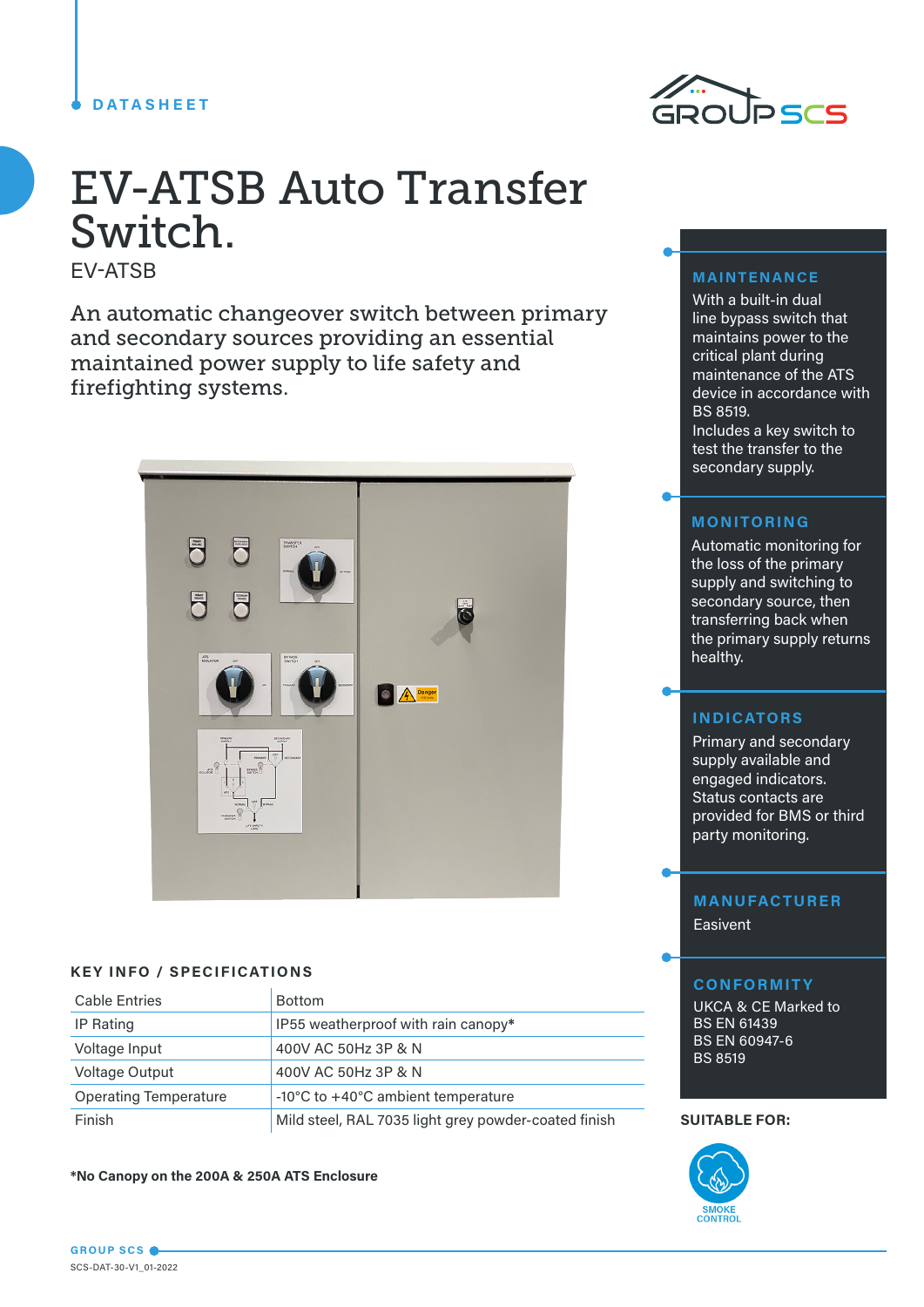# **MODEL SPECIFIC**

| <b>Model</b> | <b>Dimensions</b>             | Weight            |
|--------------|-------------------------------|-------------------|
| EV-ATSB40A   | H:842mm x W:800mm x D:300mm   | 45kg              |
| EV-ATSB63A   | H:842mm x W:800mm x D:300mm   | 45kg              |
| EV-ATSB80A   | H:842mm x W:800mm x D:300mm   | 50kg              |
| EV-ATSB125A  | H:1242mm x W:1000mm x D:300mm | 100 <sub>kg</sub> |
| EV-ATSB160A  | H:1242mm x W:1200mm x D:300mm | 120 <sub>kg</sub> |
| EV-ATSB200A  | H:1900mm x W:1600mm x D:400mm | 330kg             |
| EV-ATSB250A  | H:1900mm x W:1600mm x D:400mm | 350kg             |

## **TECHNICAL DRAWINGS**

Ċ

These dimensions will vary depending on the ATS selected, see above for sizes.